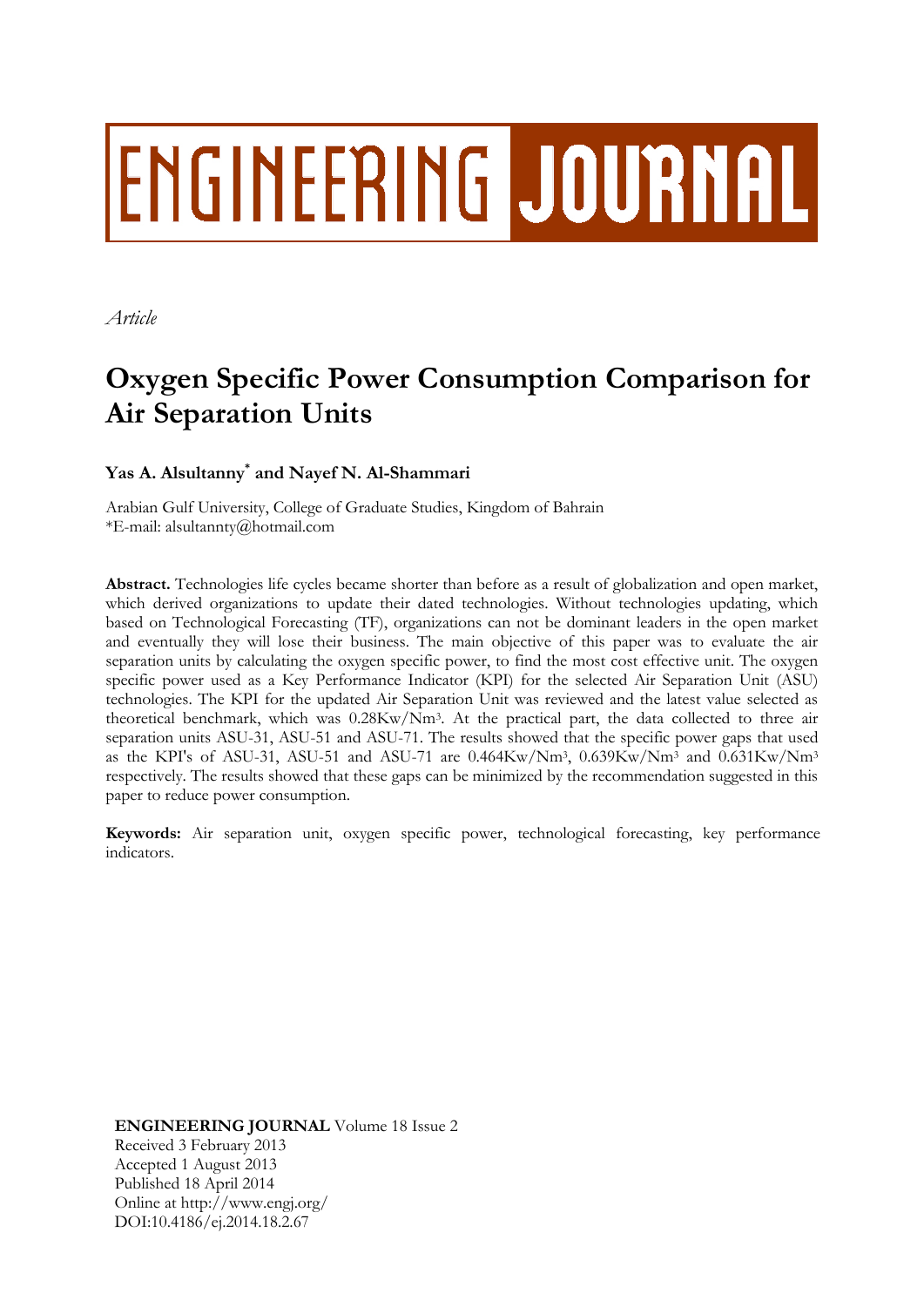# **1. Introduction**

Technology Forecasting (TF) used for the purpose of future identification. Betz in 2003 [1] highlighted that technological change was finiteness process and TF can be used as methodology to trace the technological progress. Technology forecasting needs to be implemented effectively through all the life cycle of technologies to enhance the accuracy of the decisions making. Forecasting generally defined as a prediction of unknown situation in the future; it was widely used in production and demand forecasting, forecasting deals with the characteristics of a technology, like speed of a military aircraft, fuel consumption by cars, and performance of a machine with respect to operating cost and production capacity in coming years. Technological forecasting developed in 1970's to predict a technical achievement within a specified period at a given level of support within a given confidence level, this view was not valid any more with the following years of that period. The scope of technology forecasting was changing from time to time with respect to capability and accuracy [2].

The rate of technologies development was not the same, technology life cycle became shorter than before because of the huge developments, that were taking place in a short time. For example, Information Technology was one of the technologies that were having short life cycle. Similarly, technologies used in defense sector also have short life cycle. All the technologies used for production, had relatively longer life cycles than other technologies. It was argued that an organization can only be as dominant leaders in the market if they have capability to forecast and implement the development on the technologies being used in their businesses, it was argued that manufacturing organizations were transformed from producing organization to a learning organization [3, 4].

All chemicals and petrochemicals companies used industrial gases like oxygen and nitrogen either as a feedstock or as utilities, therefore this paper is concerning comparison between the technological forecasting for air separation units of oxygen and nitrogen gases to forecasting the methods of less power consumption and cost effective. The three units available to this research were ASU-31, ASU-51, and ASU-71. Industrial gases processes classified into Non-Cryogenic Industrial Gas Process and Cryogenic Industrial Gas Process. The Non-Cryogenic Industrial gas processes operated at approximately ambient temperature and cannot produced oxygen and nitrogen in large scale; therefore in this paper Cryogenic Industrial Gas Process was considered, as the most efficient and cost effective process for production of large quantities of oxygen, nitrogen, and argon in gaseous or liquid forms, also with high purity.

# **2. Classification of Technological Forecasting Methods**

Knowing the different TF methods and their capabilities enhances the proper selection of TF method and leads to an effective implementation for the selected TF. Armstrong in 1989 [5] and Slocum in 2001 [6] stated Technology Forecasting has evolved from being a methodology based on emotional responses to one predicated on data collection, moreover, the quantity and quality of available data required for TF are not the same for all the cases. The methodology of forecasting process in general classified in two main categories to *judgmental methods* and *statistical methods*, the judgmental methods are built on experience and expectation of people, where the statistical methods are built on data collection [7]. Mishra, et al in 2002 reviewed technological forecasting methods by classifying these methods to three categories [8]:

- Subjective assessment methods.
- Exploratory methods.
- Normative methods.

Porter, et al. In 2004 introduced an umbrella concept covering technological forecasting process with name of Technology Future Analysis (TFA), they classified the methods of TFA into two main categories: Qualitative which is built on empirical, numerical data and Quantitative as a Judgmental method based on knowledge [9].

Firat, et al. in 2008 stated that there are hundreds of TF methods that can be fit into 9 families; these are [10]:

- Expert Opinion.
- Trend Analysis.
- Monitoring and Intelligence Methods.
- Statistical Methods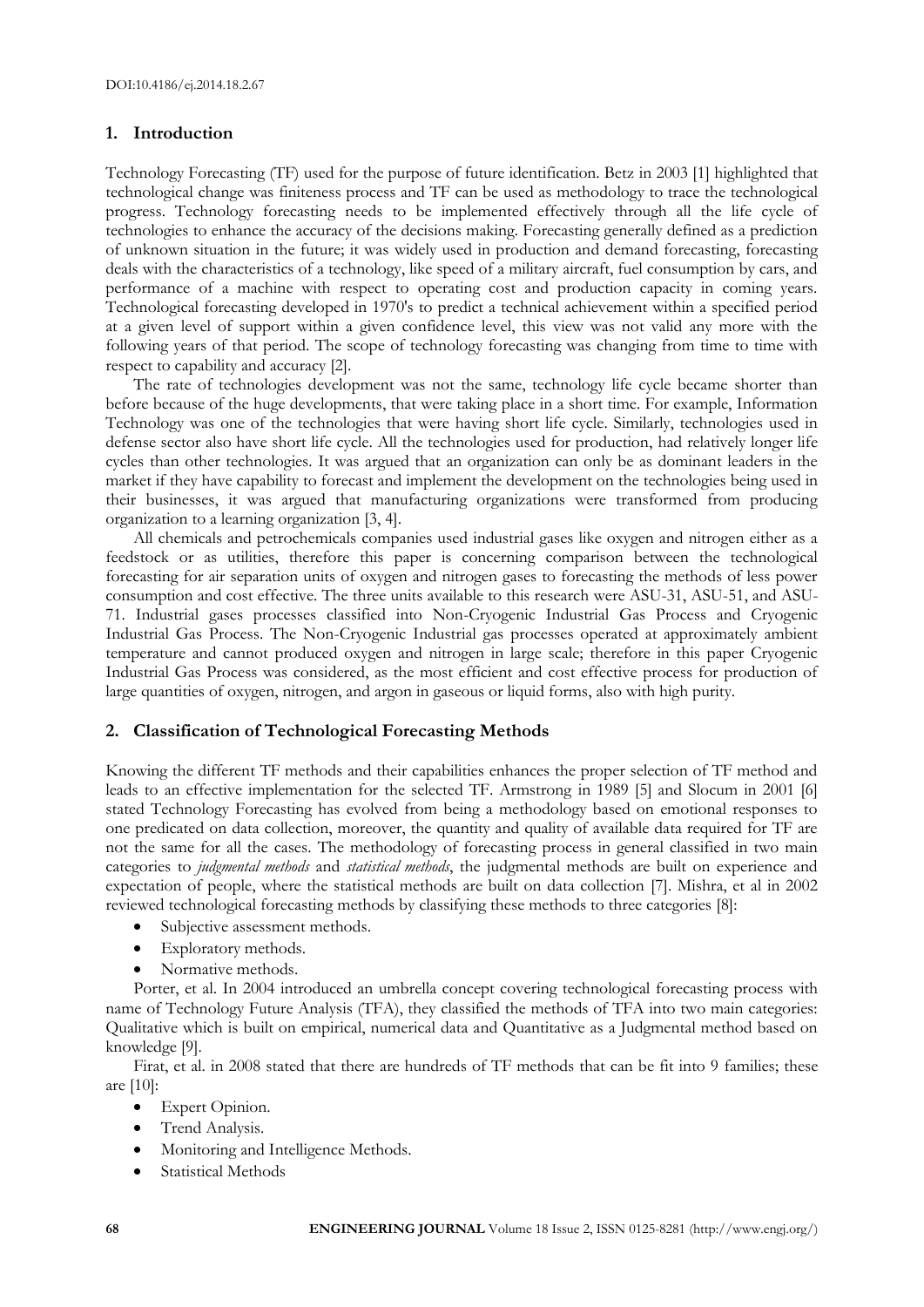- Modeling and Simulation
- Scenarios.
- Valuing/Decision/Economics Methods
- Descriptive and Matrices Methods.
- Creativity.

According to the above, the suitable method of technology forecasting selected in this paper was quantitative method based on historical data mining and theoretical information as a benchmark. The model specification establishment based on the performance of selected ASUs, represented by a mathematical correlation specified as oxygen specific power (Kw/Nm<sup>3</sup>). This model was done to ensure that, the selected Key Performance Indicator (KPI) was representing the less power consumption and cost effective.

# **3. Air Separation Units**

Fresh air is very essential for all living things; everybody can sense how air is important in his life. Air is not a single element but it is a mixture of chemicals in gases form, it may contain impurities like dust particles and water vapor as well as released gases known as pollutant. Table 1 shows the fresh air components and their percentage at the sea level [11].

| Component       | Fraction of air | Component     | Fraction of air |
|-----------------|-----------------|---------------|-----------------|
| Nitrogen        | 78.09%          | Methane       | $1-2$ vppm      |
| Oxygen          | 20.95%          | Acetylene     | $<1$ vppm       |
| Argon           | 0.93%           | Krypton       | $1.14$ vppm     |
| Carbon dioxide  | 350 vppm        | Nitrous oxide | $0.5$ vppm      |
| Carbon monoxide | $3-5$ vppm      | Hydrogen      | $0.5$ vppm      |
| Neon            | 18 vppm         | Ozone         | $0.4$ vppm      |
| helium          | 5.2 vppm        | Xenon         | $0.086$ vppm    |

Table 1. Fresh air components [11].

*Note: vppm: volume parts per million*

From the table, Nitrogen gas  $(N_2)$  represented 78.09% of air, which was the largest percentage among air components, where Oxygen gas (O<sub>2</sub>) represented 20.95% of air as the second highest percentage, the third element was Argon gas, which represented 0.93% of air. These are the main industrial gases produced in large scales for different applications [11].

The Global industrial gas market was worth \$29.2 billion in 2005 and \$30.9 billion in 2006, Andrew in 2009 expected demand worth \$40 billion in 2011 as shown in Fig. 1, this increment in the demand for industrial gases derived the developments in Air Separation Units for further improvements in production cost, production quality and minimizing the risk in production phase [12].



Fig.1. Global industrial gases market value [12].

Air Separation Units consist of five units operation; these are (see Fig. 2):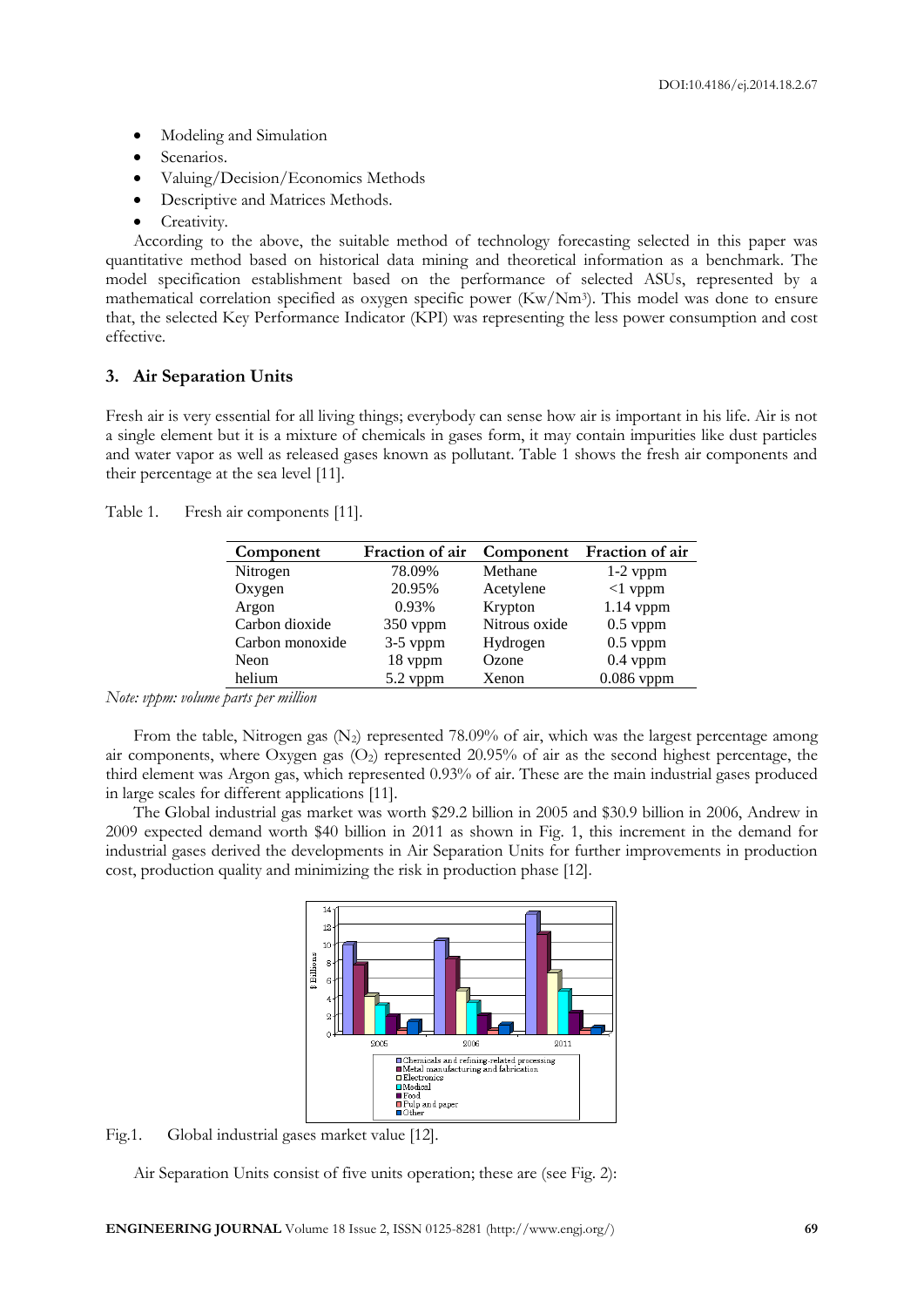- Feed Air Compression unit.
- Feed Air Pre-Treatment unit (purification unit).
- Heat exchange and Liquefaction unit.
- Cryogenic separation unit.
- Product compression unit.

The air compression unit is located at the front end of this process, followed by air treatment unit, which is considered as the safe guard of the plant from the risk of hydrocarbons and water trace. Heat exchange and liquefaction is the core of ASU, where the heat of the feed air is transferred to liquid product and become gases, where the feed itself become liquid air, following to heat exchange step, cryogenic separation, where liquid air distilled to different products as oxygen and nitrogen, which are compressed in the compression unit to meet customer needs [13].



Fig. 2. Units operations for a cryogenic air separation process [13].

The process of industrial gases classified into two classes:

- Cryogenic industrial gas process.
- Non-Cryogenic industrial gas process.

Fig. 3 was sketched to show these classification and the sub technologies in each class [14].





The *Cryogenic industrial gas process* consists from two technologies that were used in this paper. These two methods are:

Low pressure plant with product compressors.

Liquid pump plant (internal compression pump is used instead of compressors).

- The *Non-cryogenic industrial gas* processes mainly classified into four classes:
	- Adsorption.
	- Chemical process.
	- Polymeric membranes.
	- Ion Transport Membrane ( ITM)

The units that are used in this research are;

Phase three air separation unit (ASU-31).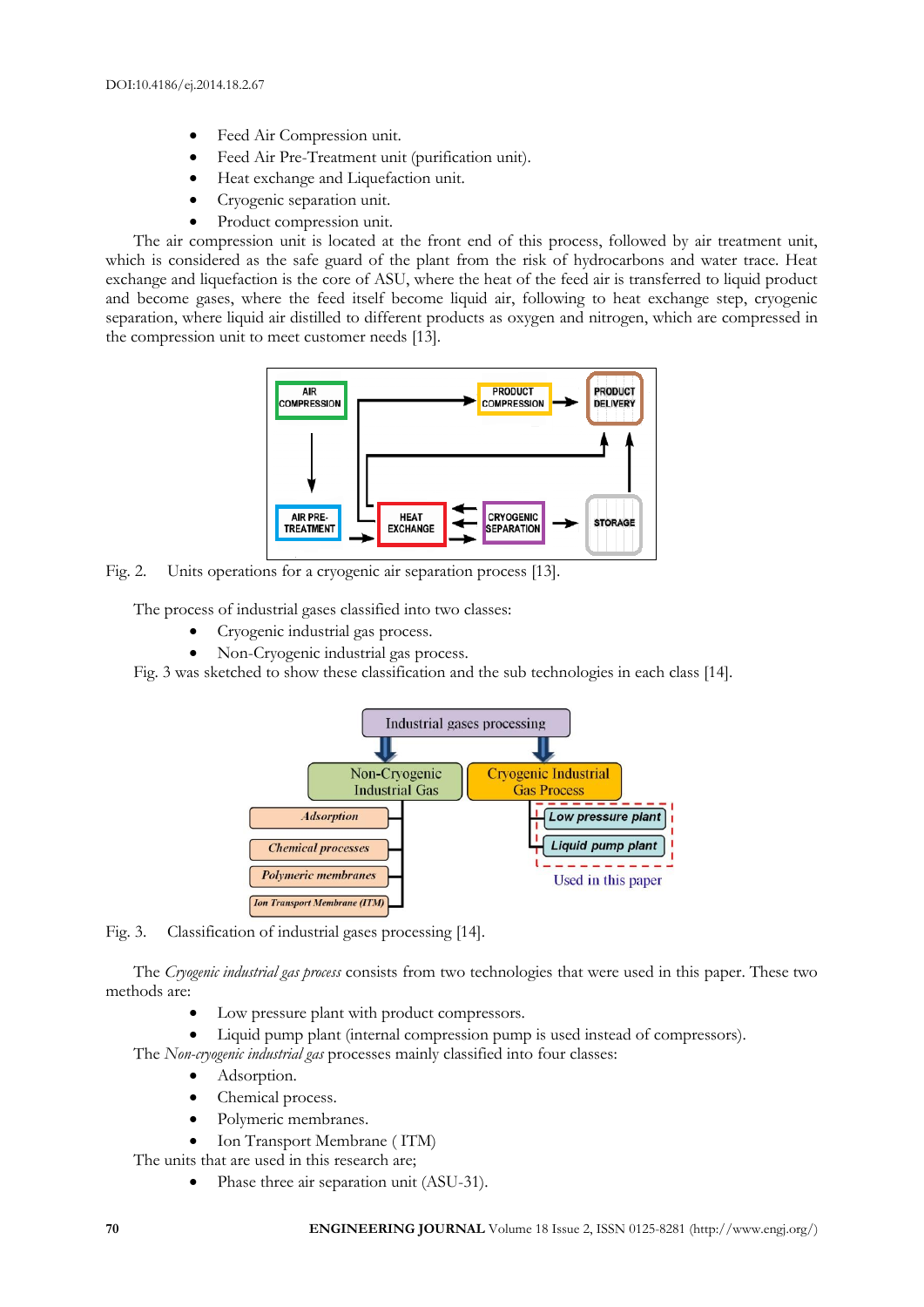- Phase five air separation unit (ASU-51).
- Phase seven air separation unit (ASU-71).

These units equipped with gas purification systems, which had concerned to be very critical area, where the safety and quality started, these areas had been conceded to be area of improvement, where most of power consumption was took place and reflected in overall units performance.

Cryogenic Air Separation Unit (ASU) composed of compressors, heat exchangers, expander and distillation columns where air is separated into nitrogen and oxygen gases by distillation at very low temperatures, the design of cryogenic air separation unites ASU depended on the scale of production and the nature of the products required by customers. While basic principles were always the same, process flows for each plant can vary significantly since ASU's designed to meet specific customer's requirement.

For Low-pressure plant; Air at ambient temperature withdrawn by compressor via intake filter, where dust particles are removed, Compressed air passes to pre-cooling system, which composed of direct contact air cooler, Air passes to purification system composed of Molecular Sieve, Purified air cold down in high efficient heat exchanger, purified air compressed more in booster air compressor then subjected to expansion by turbine, which leads to a significant drop in air temperature to liquefaction point, air gas liquefied at very low temperature less than -185C°, which is the source of the coldness in ASU. Liquid air separated by distillation, where liquid production of oxygen, nitrogen and argon produced. Small amount of liquid product subjected to further cooling in sub-cooler, then transferred to liquid storage tanks as a backup for gas. Finally, these streams of liquid products gain and converted to gas and compressed in order to meet customers' needs.

Other cryogenic ASU technology used internal pump, where liquid oxygen is pumped with elevated pressure matching customer needs before it passed to main heat exchanger for vaporization. This unit normally equipped with nitrogen compressor to elevate nitrogen to customers need.

#### **4. Key Performance Indicators for Air Separation Unit**

There are 5 mains KPI's that can be used to monitor individual unit operation performance that can be summarized by the followings:

- i. Individual air compressors specific powers.
- ii. Individual oxygen compressors specific powers.
- iii. Individual Nitrogen compressors specific powers.
- iv. Molecular Sieve regeneration power.

v. Overall oxygen specific power, which is known as the ratio between the

(Total power consumption in Kw/hr) and (Total oxygen production in Nm<sup>3</sup> /hr).

The most important parameter of KPI is the oxygen specific power, which is the total power consumption per normal cubic meter of oxygen, this parameter of KPI reflects the overall performance of the ASU, Individual specific power can be used for monitoring individual equipment performance, an example for this, is the air compressor specific power (Kw/Nm<sup>3</sup> of Air), but this will not reflect the overall ASU performance. Hence, comparison between different ASUs performance normally done by calculating the oxygen specific power since it is involved in the overall production cost.

The design bases for any ASU done according to capacity of oxygen production since oxygen considered as the main product of any ASU. The overall oxygen specific power was selected in this paper as KPI, which will be used as a tool for calculation and comparisons.

#### **5. Air Separation Unit Theoretical Oxygen Specific Power**

One of the technological forecasting studies done by Castle showed that the oxygen specific power for cryogenic air separation unit will be reduced to about 0.28~0.3Kw/Nm<sup>3</sup> in year 2010 [11], this technological forecasting was done by extrapolation method as shown in Fig. 4, the forecasted value was confirmed by Pfaff, and Kather, they mentioned that the specific power for up-to dates ASU is approximately 0.25-0.28Kw/Nm<sup>3</sup> [15], which is closed to the earlier forecasting done by Castle [11].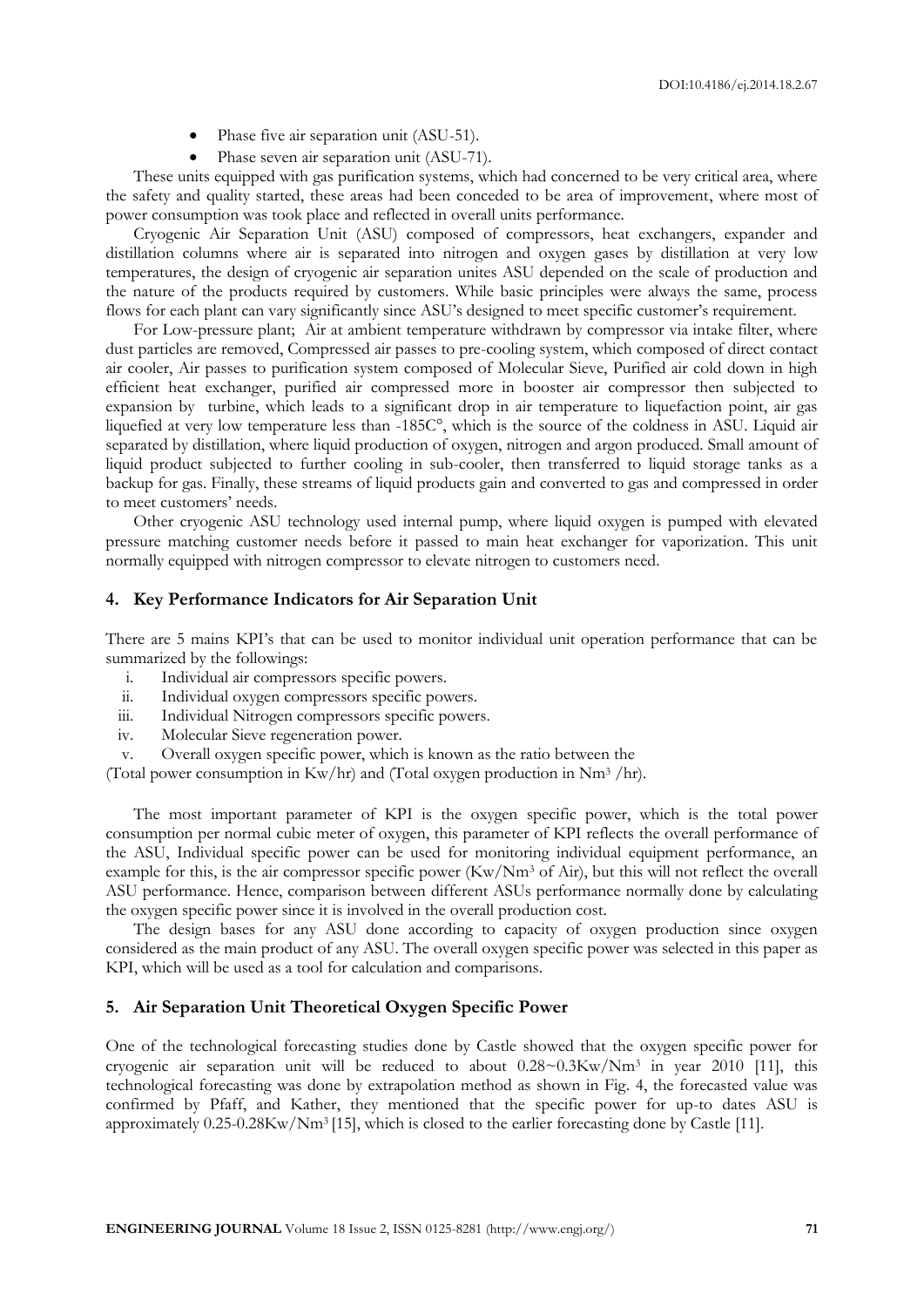

Fig. 4. Specific Power vs. Time [11].

The oxygen specific power value (0.28Kw/Nm<sup>3</sup>) will be used as the theoretical benchmark for current air separation used in this paper.

## **6. Air Separation Units**

Three air separation units ASU-31, ASU-51 and ASU-71 used to collect data in calculating specific power that was used in comparison in this paper.

#### **6.1. Air Separation Units ASU-31**

The air separation unit ASU-31 is classified as a low pressure cryogenic plant as shown in Fig. 5, because it is operated with oxygen compressors. The production of this unit is 1200 metric ton/day, which is equivalent to 35000 Nm3/hr. The accuracy of the data collected for oxygen production was not representing the actual production quantity of oxygen gas, the data collected at three places as follows;

- P1: out of the column.
- P2: out of oxygen compressors.
- P3: plant Battery limit (BL).



Fig. 5. Locations of  $O_2$  production readings in ASU-31. *Note: LP GOX: Low Pressure Gas OXygen HP GOX: High Pressure Gas Oxygen HP GAN: High Pressure GAs Nitrogen*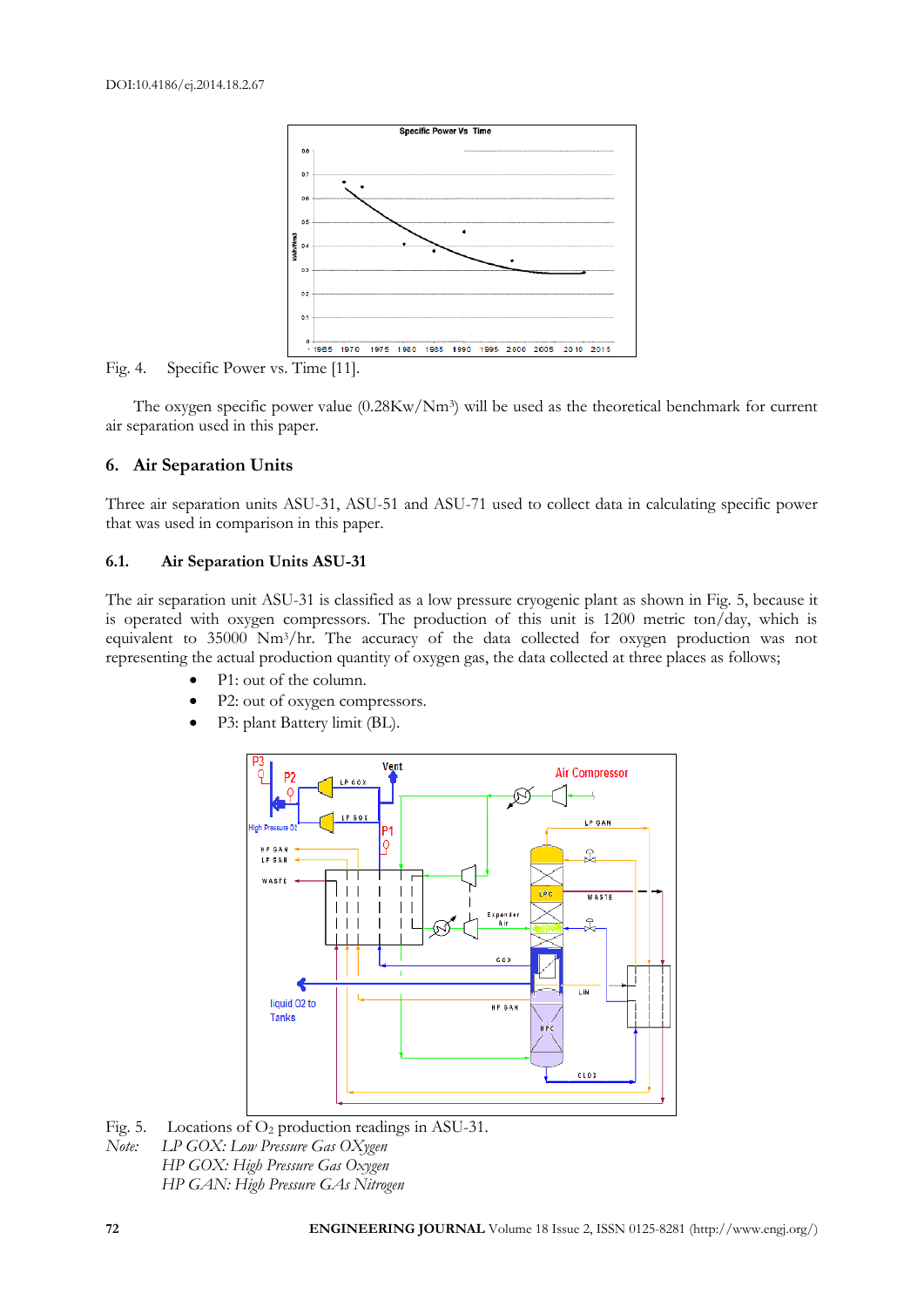*LP GAN: Low Pressure GAs Nitrogen CLOX: Circulating Liquid OXygen LIN: LIquid Nitrogen*

Table 2 shows the gas oxygen production from the three places as P1, P2 and P3. The oxygen specific power was calculated by the following formula [11];

O<sub>2</sub> Specific Power in (Kw/Nm<sup>3</sup>)=Total Power consumption in (Kw/hr)/Total O<sub>2</sub> production in (Nm<sup>3</sup>/hr) (1)

The oxygen specific power at (P1) represented all the production of oxygen out of the coldbox, where the oxygen specific power at (P2) represented the actual oxygen production compressed to the customers, (P1) did not effected when some of oxygen production vented to the atmosphere, where one compressor was in use. This happened when there was less demand, and this unit did not have the capability to produce the exact quantity of production that must be depended on demand.

|            |                          |                | ,<br>ັ້<br>---         | ,                      |                        | , , , , <del>,</del> , |                                           |                             |
|------------|--------------------------|----------------|------------------------|------------------------|------------------------|------------------------|-------------------------------------------|-----------------------------|
|            |                          | Power          | P1                     | P <sub>2</sub>         | P <sub>3</sub>         | <b>P1</b>              | P <sub>2</sub>                            | P <sub>3</sub>              |
| No.        | <b>DATE</b>              | Consumption    | Total $O_2$ Production | Total $O_2$ Production | Total $O_2$ Production |                        | $O_2$ Specific Power $O_2$ Specific Power | $O_2$ Specific              |
|            |                          | (Kw/hr)        | at Coldbox Outlet      | out of Compressors     | at Battery Limit       | (Kw/Nm3) at Cold       | (Kw/Nm3) at                               | Power                       |
|            |                          |                | (Nm3/hr)               | (Nm3/hr)               | (Nm3/hr)               | box                    | Compressors                               | (Kw/Nm3) at BL              |
|            | 08/09/2009               | 18386          | 35372                  | 35790                  | 25912                  | 0.520                  | $0.514^{5}$                               | 0.710 <sup>2</sup>          |
|            | 09/09/2009               | 18424          | 35138                  | 8666                   | 19444                  | 0.524                  | 2.126                                     | $0.948$ <sup>2</sup>        |
| 3.<br>4.   | 10/09/2009               | 18212<br>18091 | 35004                  | 5910<br>30680          | 20685                  | 0.520                  | 3.081                                     | 0.880 <sup>2</sup><br>0.629 |
| 5.         | 11/09/2009<br>12/09/2009 | 18120          | 34552<br>34597         | 35995                  | 28754<br>29840         | 0.524<br>0.524         | 0.590<br>0.503                            | 0.607                       |
| 6          | 13/09/2009               | 18150          | 34644                  | 35058                  | 29817                  | 0.524                  | 0.518                                     | 0.609                       |
|            | 14/09/2009               | 18189          | 34623                  | 34982                  | 29754                  | 0.525                  | 0.520                                     | 0.611                       |
|            | 15/09/2009               | 18257          | 34786                  | 35076                  | 29773                  | 0.525                  | 0.520                                     | 0.613                       |
| 9          | 16/09/2009               | 18185          | 34676                  | 36013                  | 29903                  | 0.524                  | 0.505                                     | 0.608                       |
| 10.        | 17/09/2009               | 17925          | 34407                  | 36078                  | 30042                  | 0.521                  | 0.497                                     | 0.597                       |
| 11         | 18/09/2009               | 17399          | 33644                  | 36215                  | 29824                  | 0.517                  | 0.480                                     | 0.583                       |
| 12.        | 19/09/2009               | 17295          | 33150                  | 34766                  | 29621                  | 0.522                  | 0.497                                     | 0.584                       |
| 13.        | 20/09/2009               | 17411          | 33169                  | 35642                  | 29210                  | 0.525                  | 0.489                                     | 0.596                       |
| 14.        | 21/09/2009               | 17330          | 33159                  | 36883                  | 29209                  | 0.523                  | 0.470                                     | 0.593                       |
| 15.        | 22/09/2009               | 17555          | 33081                  | 36742                  | 29360                  | 0.531                  | 0.478                                     | 0.598                       |
| 16.        | 23/09/2009               | 17376          | 33126                  | 36561                  | 29421                  | 0.525                  | 0.475                                     | 0.591                       |
| 17.        | 24/09/2009               | 17281          | 32888                  | 36400                  | 29305                  | 0.525                  | 0.475                                     | 0.590                       |
| 18.<br>19. | 25/09/2009<br>26/09/2009 | 17225<br>17210 | 32725<br>32805         | 36504<br>36300         | 29393<br>29445         | 0.526<br>0.525         | 0.472<br>0.474                            | 0.586<br>0.584              |
| 20.        | 27/09/2009               | 17589          | 33518                  | 35939                  | 29808                  | 0.525                  | 0.489                                     | 0.590                       |
| 21.        | 28/09/2009               | 17596          | 33327                  | 36015                  | 29946                  | 0.528                  | 0.489                                     | 0.588                       |
| 22         | 29/09/2009               | 17625          | 33118                  | 36167                  | 29971                  | 0.532                  | 0.487                                     | 0.588                       |
| 23.        | 30/09/2009               | 17448          | 33037                  | 38060                  | 29946                  | 0.528                  | 0.458                                     | 0.583                       |
| 24.        | 01/10/2009               | 17435          | 33016                  | 38267                  | 29439                  | 0.528                  | 0.456                                     | 0.592                       |
| 25         | 02/10/2009               | 17315          | 32980                  | 36768                  | 29442                  | 0.525                  | 0.471                                     | 0.588                       |
| 26.        | 03/10/2009               | 14816          | 2367                   | 2843                   | 28496                  | $6.259$ <sup>e</sup>   | 5.211                                     | 0.520                       |
| 27.        | 04/10/2009               | 16553          | 22719                  | 7146                   | 27606                  | 0.729                  | 2.316                                     | 0.600                       |
| 28.        | 05/10/2009               | 17870          | 35165                  | 4535                   | 21614                  | 0.508                  | 3.941                                     | 0.827                       |
| 29.        | 06/10/2009               | 18285          | 35877                  | 10257                  | 20168                  | 0.510                  | 1.783                                     | 0.907                       |
| 30.        | 07/10/2009               | 18216          | 34829                  | 29691                  | 19433                  | 0.523                  | 0.614                                     | 0.937                       |
| 31.        | 08/10/2009               | 18295          | 34916                  | 35971                  | 19277                  | 0.524                  | 0.509                                     | 0.949                       |
| 32<br>33.  | 09/10/2009               | 18238          | 35220<br>35050         | 35838<br>36185         | 19294<br>19379         | 0.518<br>0.519         | 0.509<br>0.503                            | 0.945<br>0.938              |
| 34         | 10/10/2009<br>11/10/2009 | 18187<br>18154 | 35054                  | 35569                  | 19284                  | 0.518                  | 0.510                                     | $0.941^{2}$                 |
| 35.        | 12/10/2009               | 18253          | 35222                  | 23291                  | 19445                  | 0.518                  | 0.784                                     | 0.939                       |
|            |                          |                |                        | <b>Unit Shutdown</b>   |                        |                        |                                           |                             |
| 36.        | 17/12/2009               | 17730          | 35424                  | 36743                  | 28043                  | 0.501                  | 0.481                                     | 0.582                       |
| 37.        | 18/12/2009               | 17712          | 35457                  | 36599                  | 28064                  | 0.500                  | 0.484                                     | 0.847                       |
| 38.        | 19/12/2009               | 17808          | 35449                  | 36641                  | 28124                  | 0.502                  | 0.489                                     | 15.534                      |
| 39.        | 20/12/2009               | 17712          | 35510                  | 36568                  | 28023                  | 0.499                  | 0.485                                     | 14.406                      |
| 40.        | 21/12/2009               | 17681          | 35651                  | 34939                  | 27243                  | 0.496                  | 0.506                                     | 13.945                      |
| 41.        | 22/12/2009               | 17585          | 35488                  | 34879                  | 27352                  | 0.496                  | 0.503                                     | $2.728^{2}$                 |
| 42.        | 23/12/2009               | 17326          | 34819                  | 35903                  | 27682                  | 0.498                  | 0.481                                     | 0.913                       |
| 43.        | 24/12/2009               | 17685          | 35060                  | 36200                  | 28829                  | 0.504                  | 0.489                                     | 0.674                       |
| 44.        | 25/12/2009               | 17822          | 35203                  | 35800                  | 29586                  | 0.506                  | 0.496                                     | 0.599                       |
| 45.<br>46. | 26/12/2009<br>27/12/2009 | 17771<br>17788 | 35414<br>35185         | 36596<br>36456         | 29612<br>30252         | 0.502<br>0.506         | 0.485<br>0.483                            | 0.592<br>0.652              |
| 47.        | 28/12/2009               | 17754          | 35373                  | 38046                  | 30513                  | 0.502                  | 0.464                                     | 0.704                       |
| 48.        | 29/12/2009               | 17657          | 34810                  | 38286                  | 20839                  | 0.507                  | 0.464                                     | 0.700                       |
| 49         | 30/12/2009               | 17453          | 34733                  | 30035                  | 1124                   | 0.503                  | 0.579                                     | 15.534                      |
| 50.        | 31/12/2009               | 17414          | 34352                  | 22839                  | 1209                   | 0.507                  | 0.763                                     | 14.406                      |
| 51         | 01/01/2010               | 17382          | 34351                  | 22840                  | 1246                   | 0.506                  | 0.764                                     | 13.945                      |
| 52         | 02/01/2010               | 17586          | 34736                  | 33641                  | 6446                   | 0.506                  | 0.525                                     | $2.728^{2}$                 |
| 53.        | 03/01/2010               | 17797          | 35008                  | 38204                  | 19499                  | 0.508                  | 0.466                                     | 0.913                       |
| 54.        | 04/01/2010               | 17729          | 35131                  | 36431                  | 26321                  | 0.505                  | 0.485                                     | 0.674                       |
| 55.        | 05/01/2010               | 17975          | 35121                  | 36442                  | 30022                  | 0.512                  | 0.492                                     | 0.599                       |
| 56         | 06/01/2010               | 17812          | 35123                  | 36485                  | 30111                  | 0.507                  | 0.490                                     | 0.592                       |
| 57.        | 07/01/2010               | 17999          | 35123                  | 36430                  | 27620                  | 0.512                  | 0.496                                     | 0.652                       |
| 58.        | 08/01/2010               | 17973          | 35209                  | 36457                  | 25537                  | 0.510                  | 0.491                                     | 0.704                       |
| 59.        | 09/01/2010               | 17968          | 35202                  | 36460                  | 25686                  | 0.510                  | 0.490                                     | 0.700                       |
| 60.<br>61. | 10/01/2010<br>11/01/2010 | 17844<br>17841 | 35053<br>35081         | 34322<br>23064         | 25550<br>25230         | 0.509<br>0.509         | 0.519<br>0.774                            | 0.698<br>0.707              |
|            |                          |                |                        |                        |                        |                        |                                           |                             |

Table 2. Power consumption, oxygen production and specific power for ASU-31.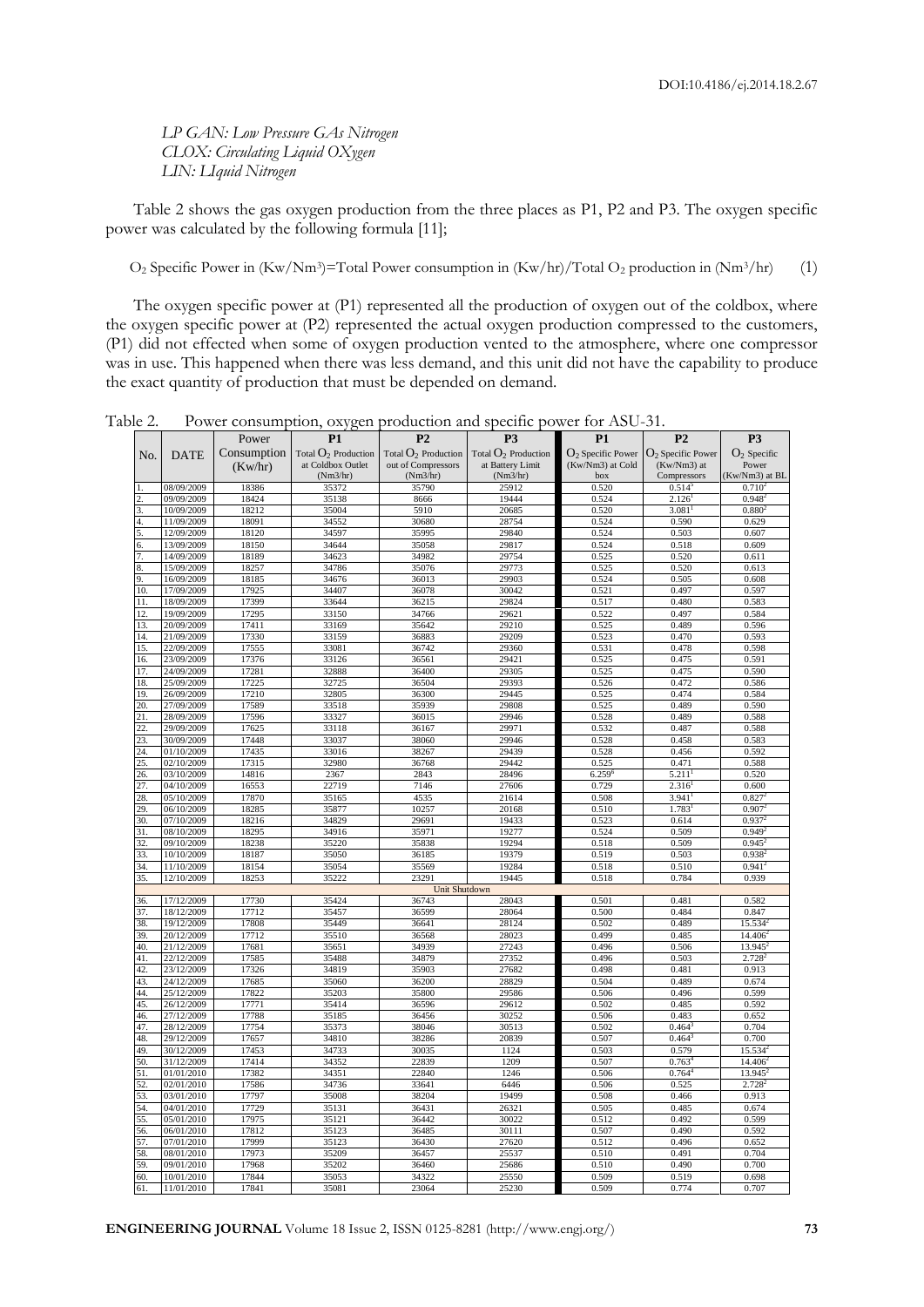|     | <b>Average</b> | 17721 | 33836 | 31176        | 25243 | 0.608 | 0.999   | 2.063 |
|-----|----------------|-------|-------|--------------|-------|-------|---------|-------|
| 64. | 14/01/2010     | 17634 | 32958 | 13727        | 24662 | 0.535 | .285    | 0.715 |
| 63. | 3/01/2010      | 17690 | 33371 | 1221<br>1441 | 24895 | J.530 | 14.949' | 0.711 |
| 62. | 201/2010       | 18169 | 35165 | 20240        | 24987 | 0.517 | 0.899   | 0.725 |

*Note: <sup>1</sup> compressors unloaded, no demand*

*not all product to P3 lowest value, maximum production one compressor was running, less demand used as an example <sup>6</sup>up normal*

The average of the power consumption is (17721Kw/hr) and the average of the total oxygen production at P1=33836Nm3/hr, P2=31176Nm3/hr and P3=25243Nm3/hr. The averages of these values showed large deviation between the three averages; P1=0.608Kw/Nm<sup>3</sup>, P2=0.999Kw/Nm<sup>3</sup> and P3=2.063Kw/Nm<sup>3</sup> . The oxygen specific power calculated from the data of the battery limit P3 was the highest value compared with the results of O2 specific power at P2 and P1. The reason for that was withdrawing some of oxygen production out of ASU-31 through the tie-in piping located before P3. The oxygen specific power at P1 represents all production of oxygen out of the coldbox, where the oxygen specific power at P2 represents the actual oxygen production compressed to the customers,

The averages of oxygen production at P1= 33836Nm3/hr, P2=31176Nm3/hr, and P3=25243Nm3/hr, these averages showed that there are approximately average loss of oxygen between (P1 and P3) =33836- 25243=8593Nm3/hr, and for specific power there are an extra loss of specific power between (P1 and P3)  $= 2.063 - 0.608 = 1.455Kw/Nm<sup>3</sup>$ . The losses need to be minimized by adding the capability of controlling the unit to produce gases according to demand to minimize loss of power.

#### **6.2. Air Separation Units ASU-51**

The air separation unit ASU-51 classified as a cryogenic Liquid pump plant as shown in Fig. 6, because it was equipped with Internal Compression pump (IC-Pump) instead of oxygen compressors, which were used in ASU-31. ASU-51 was designed to produce 2682metric ton/day of oxygen, which equivalent to 78225Nm3/hr. Since there was only one measuring point for oxygen gas, data was collected for the total oxygen production by adding both gaseous oxygen at P4 and liquid oxygen. The total power consumption for ASU-51 was collected by adding all the power consumption of equipments, which were involved in oxygen production as follows:

- Power of air compressors.
- Power of regeneration heaters.
- Power of all pumps involved in production.



Fig. 6. Location of O2 production readings in ASU-51.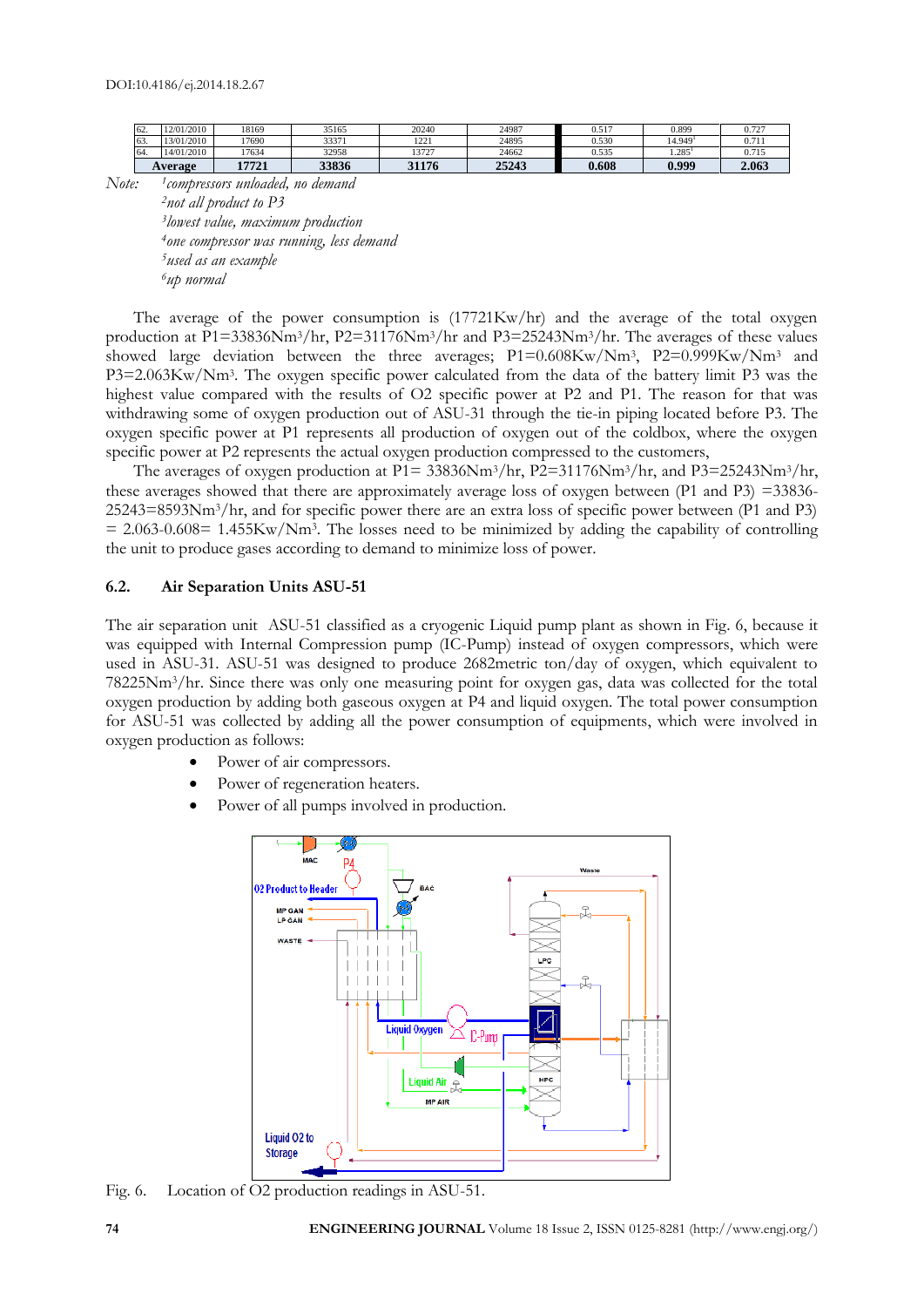*Note: LP GOX: Low Pressure OXygen Gas HP GOX: High Pressure Gas OXygen MP GAN: Medium Pressure GAs Nitrogen LP GAN: Low Pressure GAs Nitrogen MAC: Main Air Compressor BAC: Booster Air Compressor IC-Pump: Internal Compression pump*

Table 3 shows the total oxygen production and total power consumption.

Table 3. Power consumption, oxygen production and specific power for ASU-51.

| NO.        | <b>DATE</b>              | <b>Total Power</b> | <b>P4</b>                                                                                             | <b>P4</b>                      |
|------------|--------------------------|--------------------|-------------------------------------------------------------------------------------------------------|--------------------------------|
|            |                          |                    | Consumption (Kw/hr) Total $O_2$ Production (Nm <sup>3</sup> /hr) Specific Power (Kw/Nm <sup>3</sup> ) |                                |
|            | 8/9/2009                 | 48674              | 20652                                                                                                 | 2.357                          |
|            | 9/9/2009                 | 51222              | 76161                                                                                                 | 0.673                          |
|            | 109/2009                 | 50952              | 75285                                                                                                 | 0.677                          |
|            | 11/9/2009                | 50513              | 74861                                                                                                 | 0.675                          |
|            | 12/9/2009<br>13/9/2009   | 50683              | 75193                                                                                                 | 0.674                          |
|            | 14/9/2009                | 50702<br>50800     | 75294<br>74936                                                                                        | 0.673<br>0.678                 |
|            | 15/9/2009                | 50884              | 74450                                                                                                 | 0.683                          |
|            | 16/9/2009                | 50735              | 75058                                                                                                 | 0.676                          |
| 10         | 17/9/2009                | 50707              | 75012                                                                                                 | 0.676                          |
| 11         | 18/9/2009                | 50430              | 74230                                                                                                 | 0.679                          |
| 12.        | 19/9/2009                | 49090              | 70886                                                                                                 | 0.693                          |
| 13.        | 20/9/2009                | 48837              | 70445<br>70451                                                                                        | 0.693                          |
| 14.<br>15. | 21/9/2009<br>22/9/2009   | 48737<br>48797     | 70466                                                                                                 | 0.692<br>0.692                 |
| 16.        | 23/9/2009                | 48549              | 69946                                                                                                 | 0.694                          |
| 17.        | 24/9/2009                | 48519              | 70130                                                                                                 | 0.692                          |
| 18         | 25/9/2009                | 48200              | 69494                                                                                                 | 0.694                          |
| 19.        | 26/9/2009                | 47976              | 69419                                                                                                 | 0.691                          |
| 20.        | 27/9/2009                | 48003              | 69948                                                                                                 | 0.686                          |
| 21.        | 28/09/2009<br>29/09/2009 | 48057<br>47961     | 70426<br>69928                                                                                        | 0.682<br>0.686                 |
| 22<br>23.  | 30/09/2009               | 48067              | 70054                                                                                                 | 0.686                          |
| 24.        | 01/10/2009               | 48162              | 69305                                                                                                 | 0.695                          |
| 25.        | 02/10/2009               | 48059              | 70164                                                                                                 | 0.685                          |
| 26.        | 03/10/2009               | 49806              | 73180                                                                                                 | 0.681                          |
| 27.        | 04/10/2009               | 50228              | 73703                                                                                                 | 0.681                          |
| 28.        | 05/10/2009               | 48290              | 69930                                                                                                 | 0.691                          |
| 29.        | 06/10/2009               | 46138              | 57397                                                                                                 | 0.804                          |
| 30.<br>31. | 07/10/2009<br>08/10/2009 | 48751<br>50623     | 70352<br>74578                                                                                        | 0.693<br>0.679                 |
| 32.        | 09/10/2009               | 51734              | 77313                                                                                                 | 0.669                          |
| 33.        | 10/10/2009               | 52897              | 79453                                                                                                 | 0.666                          |
| 34.        | 11/10/2009               | 53017              | 79787                                                                                                 | 0.664                          |
| 35.        | 12/10/2009               | 53046              | 79829                                                                                                 | 0.664                          |
| 36.        | 13/10/2009               | 53034              | 79595                                                                                                 | 0.666                          |
| 37.<br>38. | 14/10/2009<br>15/10/2009 | 52938<br>52995     | 79315<br>79107                                                                                        | 0.667<br>0.670                 |
| 39         | 16/10/2009               | 51921              | 77472                                                                                                 | 0.670                          |
| 40.        | 17/10/2009               | 47081              | 67480                                                                                                 | 0.698                          |
| 41         | 18/10/2009               | 47030              | 68331                                                                                                 | 0.688                          |
| 42         | 19/10/2009               | 47152              | 68617                                                                                                 | 0.687                          |
| 43.        | 20/10/2009               | 47443              | 68707                                                                                                 | 0.691                          |
| 44.<br>45. | 21/10/2009<br>22/10/2009 | 47082<br>46880     | 68188<br>67972                                                                                        | 0.690<br>0.690                 |
| 46.        | 23/10/2009               | 46977              | 67721                                                                                                 | 0.694                          |
| 47.        | 24/10/2009               | 47005              | 67718                                                                                                 | 0.694                          |
| 48.        | 25/10/2009               | 47075              | 67987                                                                                                 | 0.692                          |
| 49.        | 26/10/2009               | 47051              | 67398                                                                                                 | 0.698                          |
| 50.        | 27/10/2009               | 47120              | 67097                                                                                                 | 0.702 (Highest Value)<br>0.693 |
| 51.<br>52. | 28/10/2009<br>29/10/2009 | 47020<br>46839     | 67836<br>68490                                                                                        | 0.684                          |
| 53.        | 30/10/2009               | 46716              | 67948                                                                                                 | 0.688                          |
| 54.        | 31/10/2009               | 47218              | 67861                                                                                                 | 0.696                          |
| 55.        | 01/11/2009               | 50941              | 74635                                                                                                 | 0.683                          |
| 56.        | 02/11/2009               | 54025              | 79843                                                                                                 | 0.677                          |
| 57.        | 03/11/2009               | 52920              | 77583                                                                                                 | 0.682                          |
| 58.<br>59. | 04/11/2009<br>05/11/2009 | 51990<br>53949     | 77137<br>80613                                                                                        | 0.674<br>0.669                 |
| 60.        | 06/11/2009               | 53807              | 80509                                                                                                 | 0.668                          |
| 61.        | 07/11/2009               | 53762              | 80691                                                                                                 | 0.666                          |
| 62.        | 08/11/2009               | 53774              | 80584                                                                                                 | 0.667                          |
| 63.        | 09/11/2009               | 53653              | 80810                                                                                                 | 0.664                          |
| 64.        | 10/11/2009               | 53574              | 80674                                                                                                 | 0.664                          |
| 65.        | 11/11/2009<br>12/11/2009 | 51549<br>51419     | 76928                                                                                                 | 0.670                          |
| 66.<br>67. | 13/11/2009               | 51189              | 76703<br>76696                                                                                        | 0.670<br>0.667                 |
| 68.        | 14/11/2009               | 50277              | 75030                                                                                                 | 0.670                          |
| 69.        | 15/11/2009               | 48894              | 72139                                                                                                 | 0.678                          |
| 70.        | 16/11/2009               | 53552              | 80836                                                                                                 | 0.662                          |
| 71.        | 17/11/2009               | 53776              | 81208                                                                                                 | 0.662                          |
| 72.        | 18/11/2009               | 53838              | 81901                                                                                                 | 0.657                          |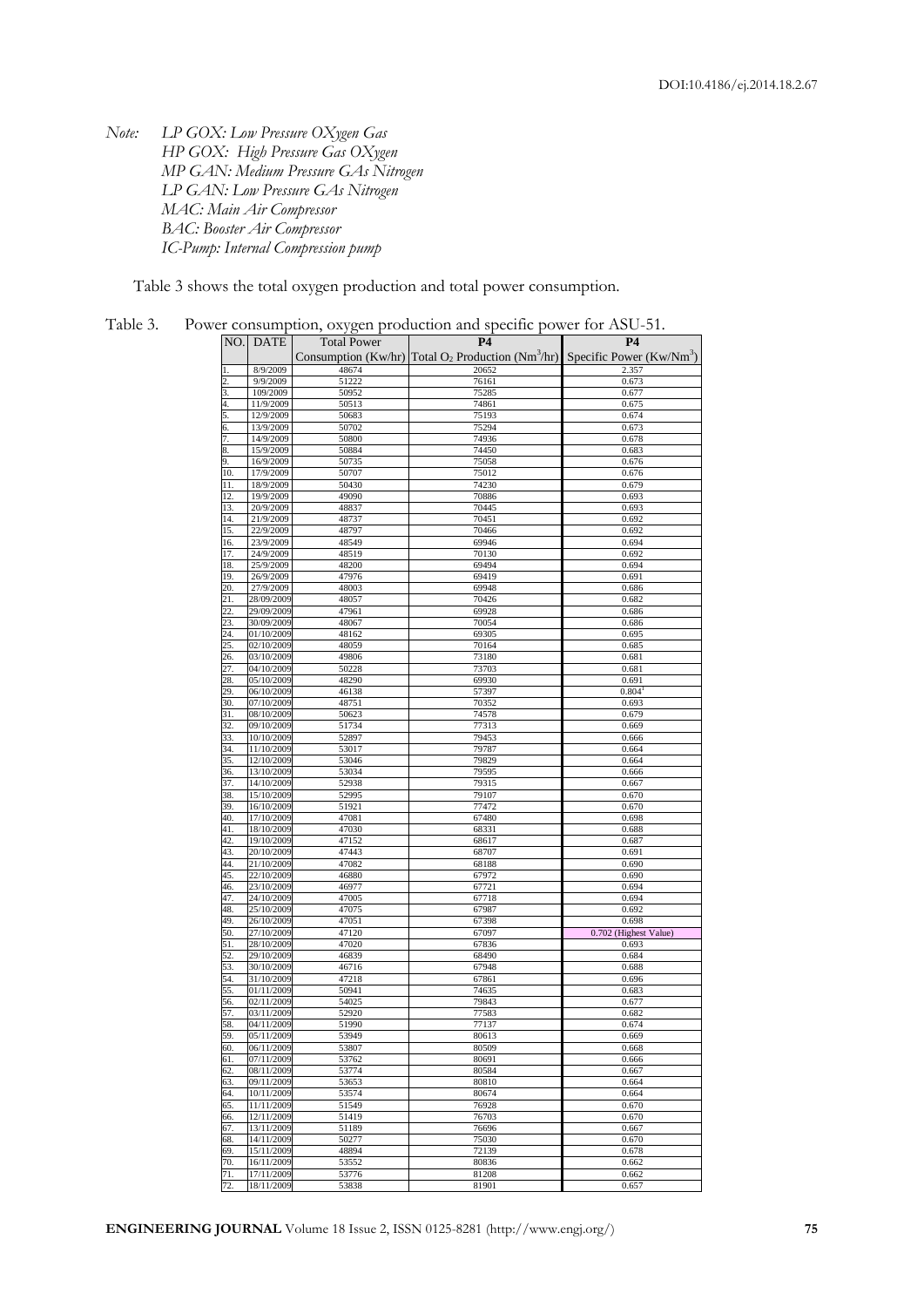| 73.  | 19/11/2009 | 53277 | 80902 | 0.659                |
|------|------------|-------|-------|----------------------|
| 74.  | 20/11/2009 | 47912 | 69666 | 0.688                |
| 75.  | 21/11/2009 | 20697 | 19904 | 1.040 <sup>1</sup>   |
| 76.  | 22/11/2009 | 35290 | 9238  | 3.820 <sup>1</sup>   |
| 77.  | 23/11/2009 | 46484 | 64280 | $0.723$ <sup>1</sup> |
| 78.  | 24/11/2009 | 46444 | 68695 | 0.676                |
| 79.  | 25/11/2009 | 47526 | 70751 | 0.672                |
| 80.  | 26/11/2009 | 48897 | 72713 | 0.672                |
| 81.  | 27/11/2009 | 53100 | 80673 | 0.658                |
| 82.  | 28/11/2009 | 53695 | 81008 | 0.663                |
| 83.  | 29/11/2009 | 53389 | 81129 | 0.658                |
| 84.  | 30/11/2009 | 53040 | 81049 | 0.654                |
| 85.  | 01/12/2009 | 53129 | 81136 | 0.655                |
| 86.  | 02/12/2009 | 52977 | 81246 | 0.652                |
| 87.  | 03/12/2009 | 53081 | 81322 | 0.653                |
| 88.  | 04/12/2009 | 53279 | 81401 | 0.655                |
| 89.  | 05/12/2009 | 53235 | 81959 | 0.650                |
| 90.  | 06/12/2009 | 53700 | 83169 | 0.646                |
| 91.  | 07/12/2009 | 53870 | 83169 | 0.648                |
| 92.  | 08/12/2009 | 53583 | 83292 | 0.643                |
| 93.  | 09/12/2009 | 53607 | 83221 | 0.644                |
| 94.  | 10/12/2009 | 53567 | 83266 | 0.643                |
| 95.  | 11/12/2009 | 53202 | 83294 | 0.639 (Lowest Value) |
| 96.  | 12/12/2009 | 53465 | 82927 | 0.645                |
| 97.  | 13/12/2009 | 52893 | 81923 | 0.646                |
| 98.  | 14/12/2009 | 48943 | 73118 | 0.669                |
| 99.  | 15/12/2009 | 50805 | 75349 | 0.674                |
| 100. | 16/12/2009 | 52074 | 78666 | 0.662                |
| 101. | 17/12/2009 | 53207 | 80731 | 0.659                |
| 102. | 18/12/2009 | 53105 | 80568 | 0.659                |
| 103. | 19/12/2009 | 53578 | 81354 | 0.659                |
| 104. | 20/12/2009 | 53312 | 81282 | 0.656                |
| 105. | 21/12/2009 | 53140 | 81567 | 0.651                |
| 106. | 22/12/2009 | 53136 | 81499 | 0.652                |
| 107. | 23/12/2009 | 53436 | 81511 | 0.656                |
| 108. | 24/12/2009 | 53546 | 81300 | 0.659                |
| 109. | 25/12/2009 | 54706 | 83278 | 0.657                |
|      | Average    | 50345 | 73841 | 0.772<br>(Kw/Nm3)    |

*Note: 1unit upset.*

The average of the total power consumption is (50345Kw/hr) and the average of the total oxygen production at P4 is (73841Nm3/hr), this production near to the designed production value of (78225Nm3/hr), which means the production, was 5.6% less than the designed production.

The oxygen specific power of air separation of this unit was ranged between 0.639Kw/Nm<sup>3</sup> and 0.702Kw/Nm<sup>3</sup>, where the total oxygen production was ranged between 67096Nm<sup>3</sup>/hr and 83293Nm<sup>3</sup>/hr. The maximum oxygen specific power was  $0.702Kw/Nm<sup>3</sup>$  during plant turndown mode (less demand by customer).

#### **6.3. Air Separation Unit ASU-71**

This air separation unit was designed to produce 3000 metric ton/day of oxygen which equivalent to 87500Nm3/hr. It is operated with Internal Compression pump (IC-Pump), this unit was classified as liquid pump plant, where IC-pump is used instead of oxygen compressors as shown in Fig. 7.

|                 |             | ,,,                   |                                              |                            |
|-----------------|-------------|-----------------------|----------------------------------------------|----------------------------|
| NO.             | <b>DATE</b> | <b>Total Power</b>    | P <sub>5</sub>                               | <b>P5</b>                  |
|                 |             | Consumption $(Kw/hr)$ | Total $O_2$ Production (Nm <sup>3</sup> /hr) | Specific Power $(Kw/Nm^3)$ |
| 1.              | 8/9/2009    | 61553.48              | 97979                                        | 0.628                      |
| $\frac{2}{3}$ . | 9/9/2009    | 48503.48              | 73285                                        | 0.662                      |
|                 | 109/2009    | 48494.05              | 74515                                        | 0.651                      |
| 4.              | 11/9/2009   | 52888.52              | 83425                                        | 0.634                      |
| 5.              | 12/9/2009   | 49559.92              | 77507                                        | 0.639                      |
| 6.              | 13/9/2009   | 49828.07              | 78086                                        | 0.638                      |
| 7.              | 14/9/2009   | 49085.51              | 76435                                        | 0.642                      |
| 8.              | 15/9/2009   | 49906.02              | 77426                                        | 0.645                      |
| 9.              | 16/9/2009   | 49596.62              | 77436                                        | 0.640                      |
| 10.             | 17/9/2009   | 49871.22              | 78646                                        | 0.634                      |
| 11.             | 18/9/2009   | 50427.75              | 78499                                        | 0.642                      |
| 12.             | 19/9/2009   | 49552.70              | 72318                                        | 0.685                      |
| 13.             | 20/9/2009   | 49007.01              | 71933                                        | 0.681                      |
| 14.             | 21/9/2009   | 48446.87              | 71655                                        | 0.676                      |
| 15.             | 22/9/2009   | 48033.62              | 69840                                        | 0.688                      |
| 16.             | 23/9/2009   | 48987.58              | 73070                                        | 0.670                      |
| 17.             | 24/9/2009   | 49795.11              | 74968                                        | 0.664                      |
| 18.             | 25/9/2009   | 49033.87              | 74192                                        | 0.661                      |
| 19.             | 26/9/2009   | 50835.77              | 77045                                        | 0.660                      |
| 20.             | 27/9/2009   | 49581.63              | 74474                                        | 0.666                      |
| 21.             | 28/09/2009  | 48965.46              | 73722                                        | 0.664                      |
| 22.             | 29/09/2009  | 48944.99              | 73047                                        | 0.670                      |
| 23.             | 30/09/2009  | 49170.98              | 74207                                        | 0.663                      |
| 24.             | 01/10/2009  | 49171.73              | 73697                                        | 0.667                      |

Table 4. Power consumption, oxygen production and specific power for ASU-71.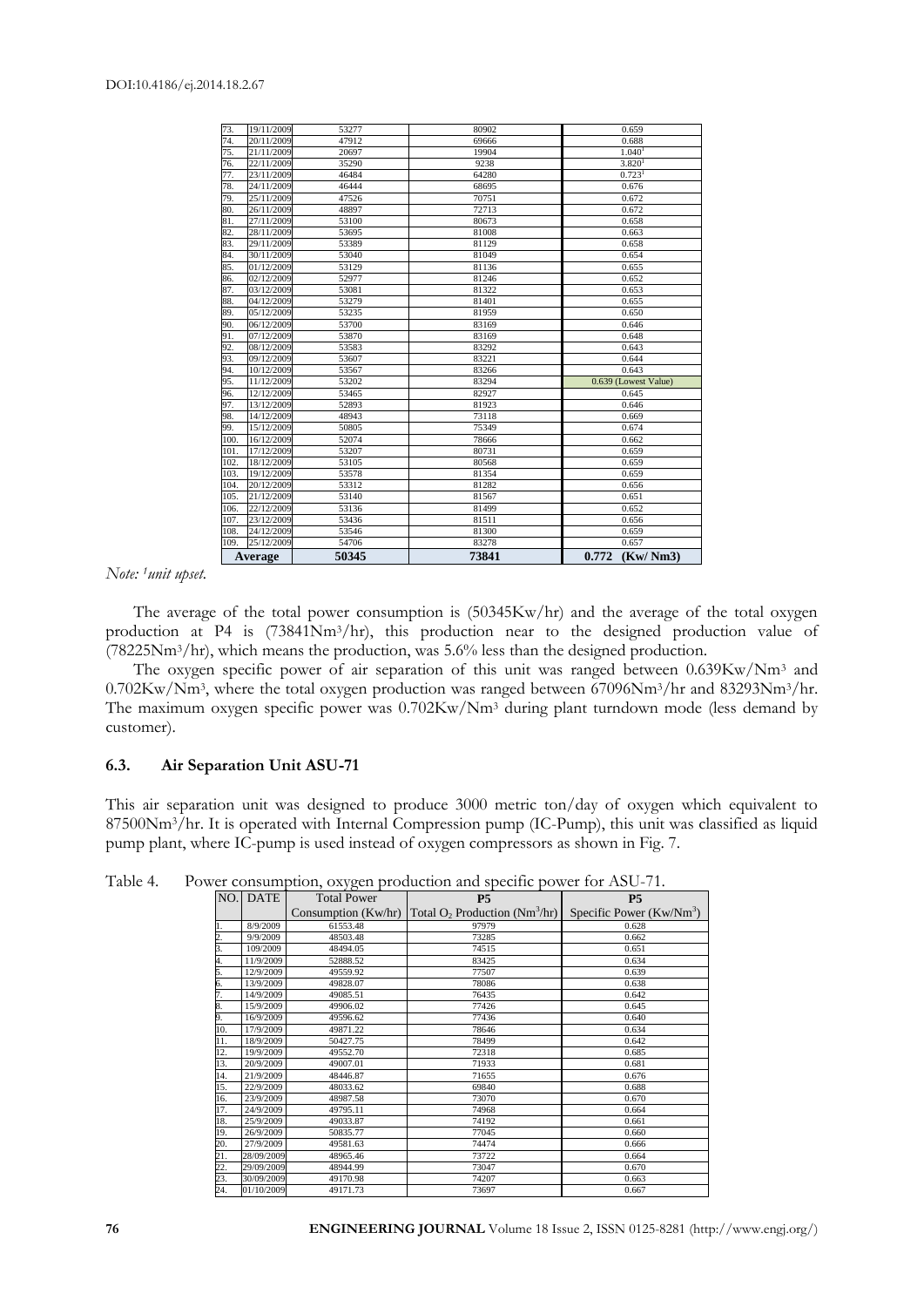|                       | <b>Average</b>           | 53220                | 80512          | 0.662                            |
|-----------------------|--------------------------|----------------------|----------------|----------------------------------|
| 108.<br>109.          | 24/12/2009<br>25/12/2009 | 60192.81<br>60147.39 | 95412<br>95053 | 0.631<br>(lowest value)<br>0.633 |
| 107.                  | 23/12/2009               | 60049.63             | 94565          | 0.635                            |
| 106.                  | 22/12/2009               | 60792.06             | 93984          | 0.647                            |
| 105.                  | 21/12/2009               | 60290.36             | 94549          | 0.638                            |
| 103.<br>104.          | 19/12/2009<br>20/12/2009 | 60351.45<br>60238.71 | 93656<br>94520 | 0.644<br>0.637                   |
| 102                   | 18/12/2009               | 59383.57             | 89458          | 0.664                            |
| 101.                  | 17/12/2009               | 58847.59             | 87622          | 0.672                            |
| 100                   | 16/12/2009               | 54248.18             | 81723          | 0.664                            |
| 98.<br>99.            | 14/12/2009<br>15/12/2009 | 51241.40<br>48201.86 | 77946<br>71663 | 0.657<br>0.673                   |
| 97.                   | 13/12/2009               | 53082.93             | 80928          | 0.656                            |
| 96.                   | 12/12/2009               | 52041.38             | 77694          | 0.670                            |
| 95.                   | $\overline{11}/12/2009$  | 58287.61             | 90291          | 0.646                            |
| 93.<br>94.            | 09/12/2009<br>10/12/2009 | 59557.14<br>59115.09 | 93367<br>92736 | 0.638<br>0.637                   |
| 92.                   | 08/12/2009               | 59661.31             | 93161          | 0.640                            |
| 91.                   | 07/12/2009               | 59871.93             | 93330          | 0.642                            |
| 89.<br>90.            | 05/12/2009<br>06/12/2009 | 59464.45             | 92197<br>92195 | 0.644<br>0.645                   |
| 88.                   | 04/12/2009               | 58678.67<br>59329.67 | 89242          | 0.658                            |
| 87.                   | 03/12/2009               | 59407.32             | 90642          | 0.655                            |
| 86.                   | 02/12/2009               | 59514.50             | 90662          | 0.656                            |
| 84.<br>$\overline{R}$ | 30/11/2009<br>01/12/2009 | 59029.89<br>59471.78 | 89146<br>90706 | 0.662<br>0.656                   |
| 83.                   | 29/11/2009               | 59032.65             | 88778          | 0.665                            |
| 82                    | 28/11/2009               | 58571.63             | 87884          | 0.666                            |
| 81.                   | 27/11/2009               | 58310.56             | 88397          | 0.660                            |
| 79<br>80.             | 25/11/2009<br>26/11/2009 | 47845.47<br>52256.61 | 76383          | 0.685<br>0.684                   |
| 78                    | 24/11/2009               | 47762.22             | 69583<br>69841 | 0.686                            |
| 77.                   | 23/11/2009               | 48191.85             | 69838          | 0.690                            |
| 76.                   | 22/11/2009               | 59999.95             | 89358          | 0.671                            |
| 74<br>75.             | 20/11/2009<br>21/11/2009 | 48009.40<br>55327.40 | 72535<br>82021 | 0.662<br>0.675                   |
| 73.                   | 19/11/2009               | 49401.73             | 73108          | 0.676                            |
| 72                    | 18/11/2009               | 51762.23             | 76864          | 0.673                            |
| 71                    | 17/11/2009               | 57690.81             | 87672          | 0.658                            |
| 70                    | 16/11/2009               | 60752.65             | 94099          | 0.646                            |
| 68<br>69              | 14/11/2009<br>15/11/2009 | 48732.20<br>48998.62 | 73885<br>73201 | 0.660<br>0.669                   |
| 67.                   | 13/11/2009               | 50827.04             | 77151          | 0.659                            |
| 66.                   | 12/11/2009               | 51119.94             | 78079          | 0.655                            |
| 65.                   | 11/11/2009               | 48713.58             | 73441          | 0.663                            |
| 63<br>64              | 09/11/2009<br>10/11/2009 | 60688.41<br>54822.22 | 94554<br>83555 | 0.642<br>0.656                   |
| 62                    | 08/11/2009               | 50566.41             | 75300          | 0.672                            |
| 61.                   | 07/11/2009               | 54401.71             | 79118          | 0.688                            |
| 60.                   | 06/11/2009               | 59372.13             | 91086          | 0.652                            |
| 59                    | 05/11/2009               | 60377.52             | 93675          | 0.645                            |
| 57.<br>58.            | 03/11/2009<br>04/11/2009 | 60649.04<br>61278.64 | 93351<br>95473 | 0.650<br>0.642                   |
| 56.                   | 02/11/2009               | 59618.29             | 90636          | 0.658                            |
| 55                    | 01/11/2009               | 56709.54             | 85259          | 0.665                            |
| 54                    | 31/10/2009               | 50120.48             | 74175          | 0.676                            |
| 52.<br>53.            | 29/10/2009<br>30/10/2009 | 47840.63<br>47457.07 | 70676<br>69757 | 0.677<br>0.680                   |
| 51.                   | 28/10/2009               | 47469.86             | 68813          | 0.690                            |
| 50.                   | 27/10/2009               | 47621.45             | 68226          | (highest value)<br>0.698         |
| 48<br>49              | 25/10/2009<br>26/10/2009 | 47104.68<br>47280.46 | 67703<br>68045 | 0.696<br>0.695                   |
| 47.                   | 24/10/2009               | 47968.27             | 70784          | 0.678                            |
| 46.                   | 23/10/2009               | 48124.81             | 71478          | 0.673                            |
| 45.                   | 22/10/2009               | 48385.68             | 72356          | 0.669                            |
| 43<br>44              | 20/10/2009<br>21/10/2009 | 47753.41<br>47483.85 | 70146<br>68765 | 0.681<br>0.691                   |
| 42                    | 19/10/2009               | 47894.30             | 70042          | 0.684                            |
| 41                    | 18/10/2009               | 47836.63             | 70208          | 0.681                            |
| 40                    | 17/10/2009               | 48586.53             | 72446          | 0.671                            |
| 38<br>39.             | 15/10/2009<br>16/10/2009 | 53336.40<br>51569.68 | 79810<br>76159 | 0.668<br>0.677                   |
| 37.                   | 14/10/2009               | 54565.96             | 82505          | 0.661                            |
| 36.                   | 13/10/2009               | 55597.73             | 83462          | 0.666                            |
| 35.                   | 12/10/2009               | 55594.15             | 83561          | 0.665                            |
| 33.<br>34             | 10/10/2009<br>11/10/2009 | 55036.42<br>55366.59 | 83255<br>82917 | 0.661<br>0.668                   |
| 32                    | 09/10/2009               | 55579.89             | 84251          | 0.660                            |
| 31.                   | 08/10/2009               | 53414.57             | 81632          | 0.654                            |
| 30.                   | 07/10/2009               | 50959.87             | 74416          | 0.685                            |
| 28<br>29              | 05/10/2009<br>06/10/2009 | 47823.42<br>49074.80 | 69903<br>71365 | 0.684<br>0.688                   |
| 27.                   | 04/10/2009               | 51486.85             | 77954          | 0.660                            |
| 26.                   | 03/10/2009               | 52013.87             | 79180          | 0.657                            |
| 25                    | 02/10/2009               | 49061.09             | 73818          | 0.665                            |

The average of the total power consumption was 53220Kw/hr and the average of the total oxygen production at P5 was 80512Nm3/hr, this production near to the designed production value of 87500Nm3/hr, which means production of this unit, was 7.9% less than the designed production. The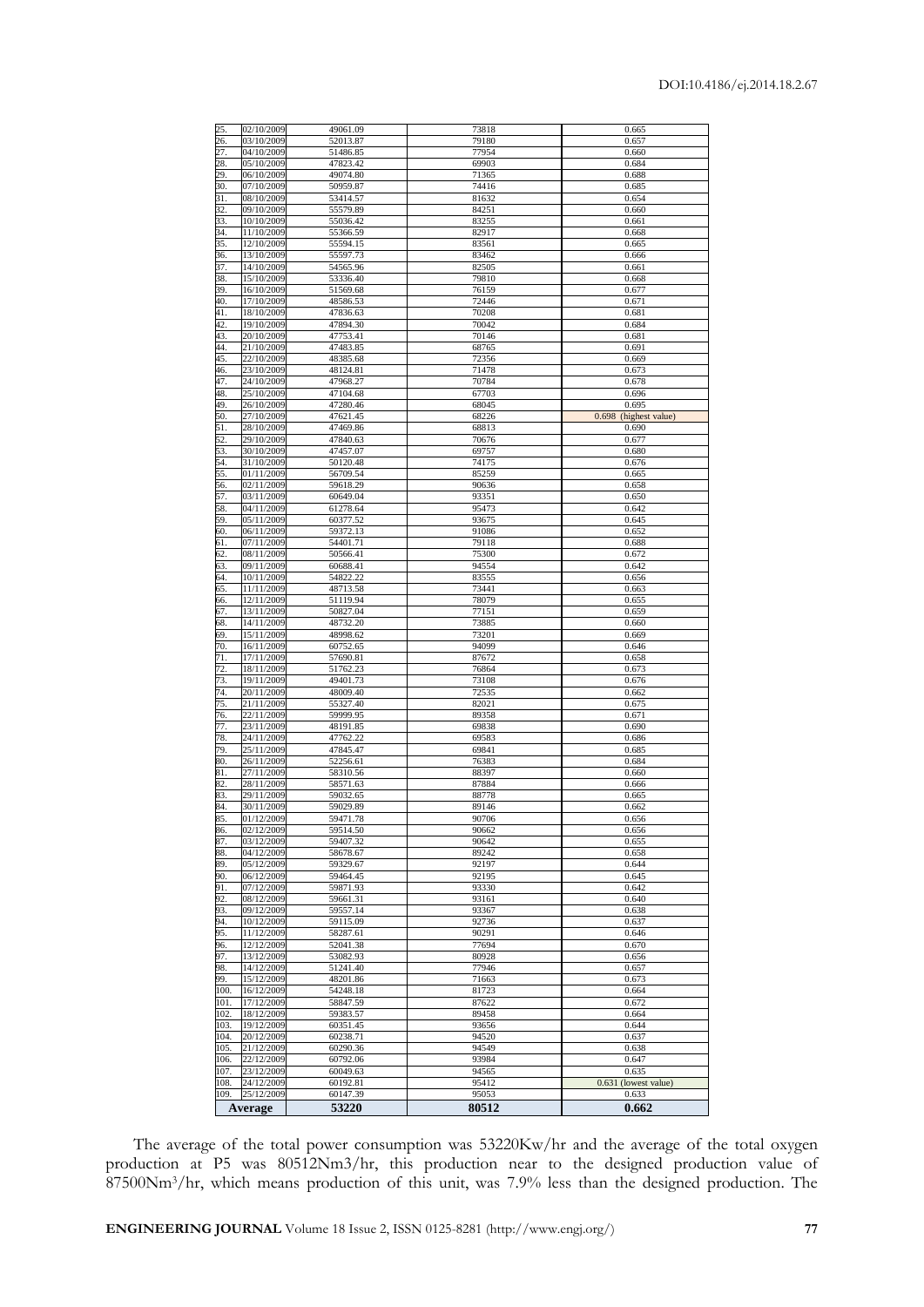oxygen specific power was ranged between 0.631Kw/Nm<sup>3</sup> and 0.698Kw/Nm<sup>3</sup>, where the total oxygen production was ranged between 67703Nm3/hr and 95412Nm3/hr.



Fig. 7. Locations of  $O_2$  production readings in ASU-71. *Note: LP GOX: Low Pressure Gas OXygen HP GOX: High Pressure Gas Oxygen HP GAN: High Pressure Gas Nitrogen LP GAN: Low Pressure Gas Nitrogen MAC: Main Air Compressor BAC: Boster Air Compressor*

The air separation units ASU-51 and ASU-71 are identical and they have same technology of cryogenic liquid pump plant. Since there was only one measuring point for oxygen gas, data was collected for the total oxygen production by adding both gaseous oxygen and liquid oxygen quantities at P5.

The total power consumption for this unit represented by adding all the power consumption of equipments which were involved in oxygen production as follows;

- Power of air compressors; MAC and BAC.
- Power of regeneration heaters.
- Power of all pumps involved in production.

Table 4 shows the total oxygen production and the total power consumption.

# **7. Comparison between Gas Air Separation Units and Benchmark**

The oxygen specific power for ASU-31 was ranged between 0.464Kw/Nm<sup>3</sup> and 0.764Kw/Nm<sup>3</sup> in normal operation with minimum value was 0.464Kw/Nm<sup>3</sup> , which will be used as the benchmark of ASU-31. The oxygen specific power for ASU-51 was ranged between 0.639Kw/Nm<sup>3</sup> and 0.702Kw/Nm<sup>3</sup> with average of 0.672Kw/Nm<sup>3</sup> , where the minimum value was 0.639Kw/Nm<sup>3</sup> , which will be used as the benchmark of ASU-51. The oxygen specific power of ASU-71 was ranged between 0.631Kw/Nm<sup>3</sup> and 0.698 Kw/Nm<sup>3</sup> with average of 0.662Kw/Nm<sup>3</sup>, with minimum value was 0.631Kw/Nm<sup>3</sup>, which will be used as the benchmark of ASU-71. The specific power comparison for ASU-31, ASU-51 and ASU-71 showed a big difference on oxygen specific powers compared with the theoretical benchmark values which is 0.28Kw/Nm<sup>3</sup> . Fig. 8 shows the comparison of the three units compared with the benchmark.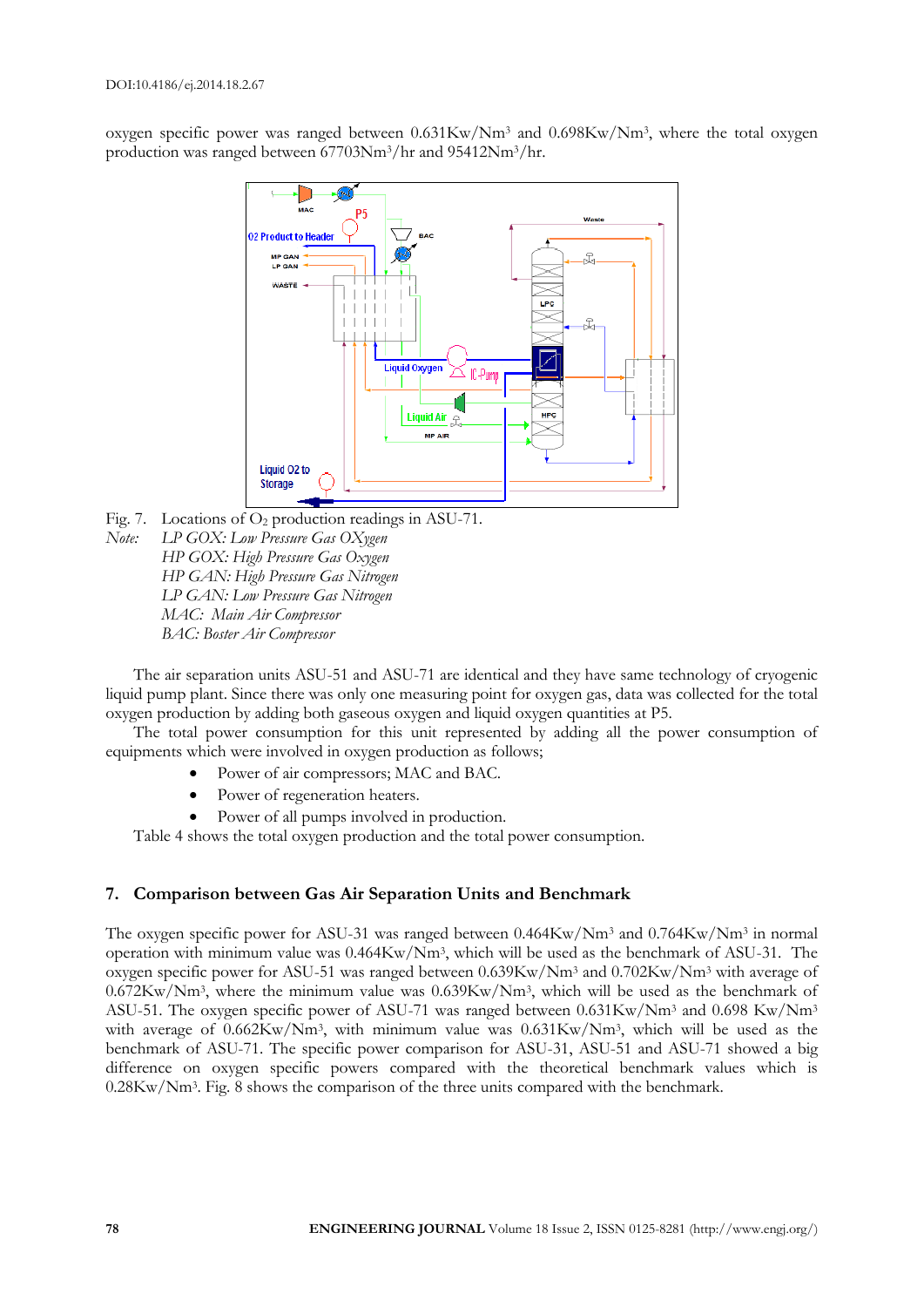

Fig. 8. Benchmarking for O2 specific power of Air Separation Units.

ASU-31 had the lowest oxygen specific power among other operated ASU's, since it was 0.464Kw/Nm<sup>3</sup> . The Figure shows also that both ASU-51 and ASU71 with oxygen specific power 0.639Kw/Nm<sup>3</sup> and 0.631Kw/Nm<sup>3</sup> respectively. The air separation units ASU-31 is the most effective unit compared with ASU-51 and ASU71 but still it's specific power is higher than the theoretical benchmark by 0.184Kw/Nm<sup>3</sup> , the reason behind this is the difference of technology been used on ASU-31, since it is a low pressure plant ASU technology compared with ASU-51 and ASU-71. The oxygen specific power of ASU-51 was higher than the theoretical benchmark by 0.359Kw/Nm<sup>3</sup> , where the oxygen specific power of ASU-71 was higher than the theoretical benchmark by 0.351Kw/Nm<sup>3</sup> . ASU-51 performance was very close to ASU-71, these two units have the same technology, which is liquid pump plant. The overall performance showed the needs for adoption of forecasted developments in ASUs units, where power consumption can be reduced in the future.

The ASU-31 is the most cost effective unit in three air separation units since it had the lowest oxygen specific power; this unit was classified as low pressure ASU, where oxygen compressors used in the process, while the other units ASU-51 and ASU-71 are classified as Liquid pump plant, since it was equipped with IC-Pumps.

## **8. Conclusion**

Cryogenic air separation units were considered to be the most cost effective technologies used for industrial gases production for large quantities and high purity.

The oxygen specific power comparison between the three units of air separation units ASU-31, ASU-51 and ASU-71, showed that ASU-31 is the most cost effective unit. The comparison of the three units of air separation units with the theoretical benchmark of oxygen specific power (0.28Kw/Nm3) showed there is a difference of 0.184Kw/Nm3 for ASU-31, 0.359Kw/Nm3 for ASU-51 and 0.351Kw/Nm3 for ASU-71. Forecasting of the oxygen specific power can be reduced toward the benchmark which is  $(0.28 \sim 0.3$ Kw/Nm3) using one of the followings suggested technologies;

- i. Minimize oxygen losses with nitrogen waste, by increasing the capability of operating the units according to gasses demand.
- ii. Adoption of New generation of adsorption beds, that can be regenerated with low temperature less power consumption.
- iii. Adoption of the new generation of magnetic bearing, seals if applicable will reduce the frication and eventually reduce the power consumption.